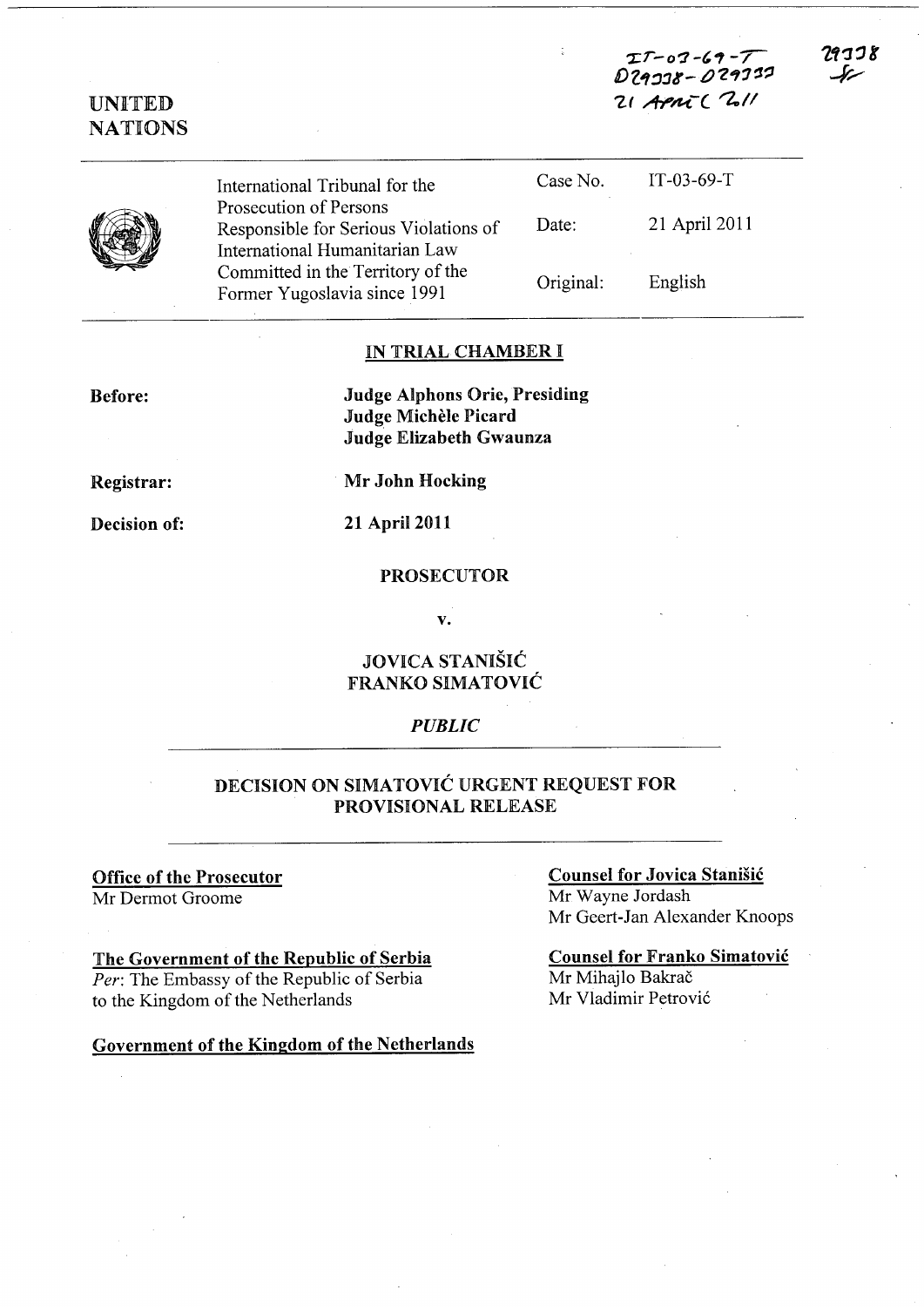# I. PROCEDURAL HISTORY

1. On 12 April 2011, the Simatović Defence filed an urgent motion seeking provisional release of Franko Simatović ("Accused") from 18 April to 14 June 2011 ("Motion").<sup>1</sup> On 13 April 2011, upon request of the Simatović Defence, the Chamber shortened the deadline for a response to the Motion to 18 April 2011.<sup>2</sup> On 18 April 2011, the Prosecution filed a response to the Motion, opposing it ("Response").<sup>3</sup> On the same day, the Simatović Defence filed an addendum to the Motion, containing the guarantees given by the Republic of Serbia ("Serbian Guarantees").<sup>4</sup> Also on the same day, the Tribunal's Host State filed a letter pursuant to Rule 65 (B) of the Tribunal's Rules of Procedure and Evidence ("Rules"), stating that it did not oppose the Motion.<sup>5</sup>

# llI. SUBMISSIONS OF THE PARTIES

2. With regard to the shortening of deadlines for responses to the Motion, the Simatović Defence submits that the short time period between the Motion and the requested period of provisional release presents good cause.<sup>6</sup> The Simatović Defence further submits that the relatively late timing of its Motion resulted from its need to prepare for Rule 98 *bis* submissions and to complete other tasks.<sup>7</sup>

3. With regard to the requested provisional release, the Simatovi6 Defence submits that the requirements of Rule 65(B) of the Rules are met.<sup>8</sup> The Simatović Defence asserts that the Accused poses no risk of flight.<sup>9</sup> He has been on provisional release several times during the trial stage and complied with the conditions imposed by the Chamber during such releases.<sup>10</sup> The Simatović Defence submits that during past periods of provisional release, neither the Accused, nor any person affiliated with him, interfered with or posed a threat to any witness, victim, or other person.<sup>11</sup> It also argues that the Accused's voluntary surrender to the Tribunal supports the request for provisional release.<sup>12</sup> The Simatović Defence further refers to the Serbian Guarantees.<sup>13</sup>

Motion, para. 12.

 $\mathbf{1}$ Urgent Request for Provisional Release, 12 April 2011.

<sup>2</sup>  The Chamber informed the parties of the shortened deadline through an informal communication.

<sup>3</sup> Prosecution Response to Urgent Simatovic Request for Provisional Release, 18 April 2011.

<sup>4</sup>  Addendum to Urgent Request for Provisional Release, 18 April 2011.

Letter of the Ministry of Foreign Affairs of the Kingdom of the Netherlands on Provisional Release for Mr Franko 5 Simatovic, 18 April 2011.

 $\boldsymbol{6}$ Motion, para. 18; T. 11447-11448.

 $\overline{7}$ T. 11447-11448.

<sup>8</sup> Motion, para. 10.

Motion, para. 14, referring to Urgent Request for Provisional Release, 23 February 2011 ("23 February 2011  $\overline{9}$ Motion"), para. 9.

<sup>&</sup>lt;sup>10</sup> Motion, paras 11, 14, referring to the 23 February 2011 Motion, para. 9.<br><sup>11</sup> Motion, para. 14, referring to the 23 February 2011 Motion, para. 9.

<sup>&</sup>lt;sup>11</sup> Motion, para. 14, referring to the 23 February 2011 Motion, para. 9.<br> $\frac{12}{12}$  Motion, para. 12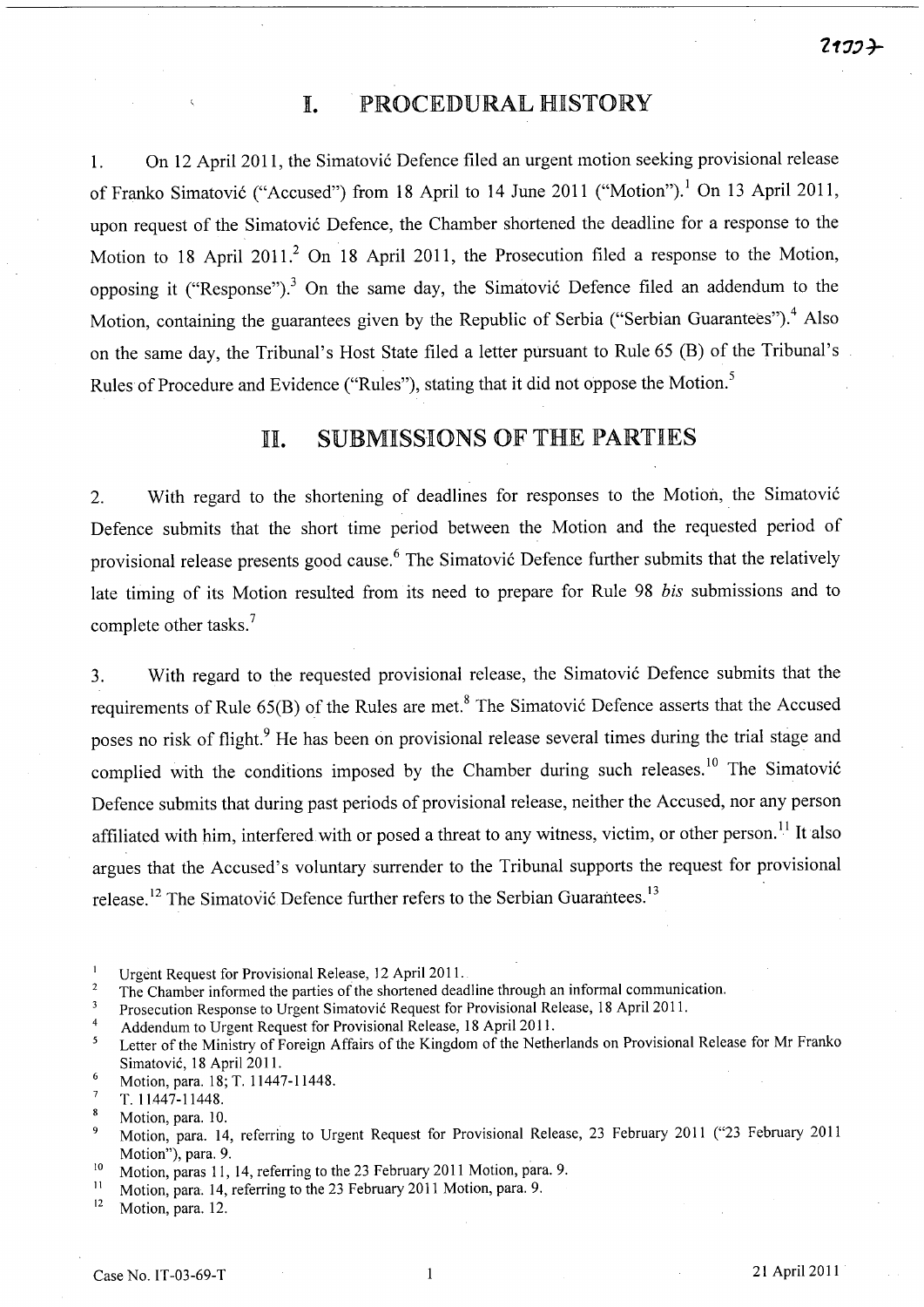4. The Simatovi6 Defence requests provisional release for two periods: firstly, from 18 April 2011 until the date of the Rule 98 *bis* decision, scheduled for 5 May 2011 ("First Period"), and secondly, from 5 May 2011, until the day of the Pre-Defence Conference, if any, scheduled for 14 June 2011 ("Second Period").<sup>14</sup> The Simatović Defence submits that Rule 65(B) of the Rules does not require a showing of "compelling humanitarian grounds" during the post-Rule 98 *bis* stage of the proceedings.<sup>15</sup> Alternatively, if any such additional requirements would apply, they would apply only to the Second Period, after the rendering of the Chamber's Rule 98 *bis* decision.<sup>16</sup> The Simatovi6 Defence further submits, with regard to both periods, that the Chamber has the discretion to take into consideration the Accused's specific circumstances resulting from the appointment of counsel at a late stage of the case without a proper hand-over.<sup>17</sup> Simatović's presence in Belgrade would make the preparation of the defence case faster and more efficient, and therefore justify his provisional release.<sup>18</sup> According to the Simatović Defence, daily consultations with the Accused would include analysis of documentary evidence which cannot be done through telecommunications from the United Nations Detention Unit ("UNDU").<sup>19</sup>

5. With regard to the shortening of deadlines for responses to the Motion, the Prosecution submits that, other than the late filing of the Motion, the Simatović Defence has failed to show good cause as required under Rule 127 of the Rules.<sup>20</sup> The Prosecution argues that the Defence has consistently filed its requests for provisional release on an urgent basis and that an expedited response schedule could affect the legal standard to be applied in a manner advantageous to the Accused.<sup>21</sup>

6. With regard to the requested provisional release, the Prosecution submits that in the Decision on Urgent Simatović Motion for Provisional Release of 11 March 2011 ("Decision of 11 March 2011"), the Chamber denied a request for provisional release for the same period as requested in the Motion.<sup>22</sup> There has been no change of circumstance since the Decision of 11 March 2011 and the Simatović Defence has shown no good cause for seeking the same relief.<sup>23</sup> Alternatively, the Prosecution argues that the Accused currently presents a significant risk of

- $14$  Motion, paras 1, 19.
- <sup>15</sup> Motion, para. 10.
- <sup>16</sup> Motion, para. 8.
- <sup>17</sup> Motion, para. 6
- 18 Motion, paras 6-7, 9,15.
- <sup>19</sup> Motion, para. 7.
- <sup>20</sup> Motion, paras 2-3; T. 11443-11446.<br><sup>21</sup> T. 11444, 11445
- 21 T. 11444-11445.
- 22 Response, paras 6-7.
- $23$  Response, para. 7.

<sup>13</sup> Motion, para. 13.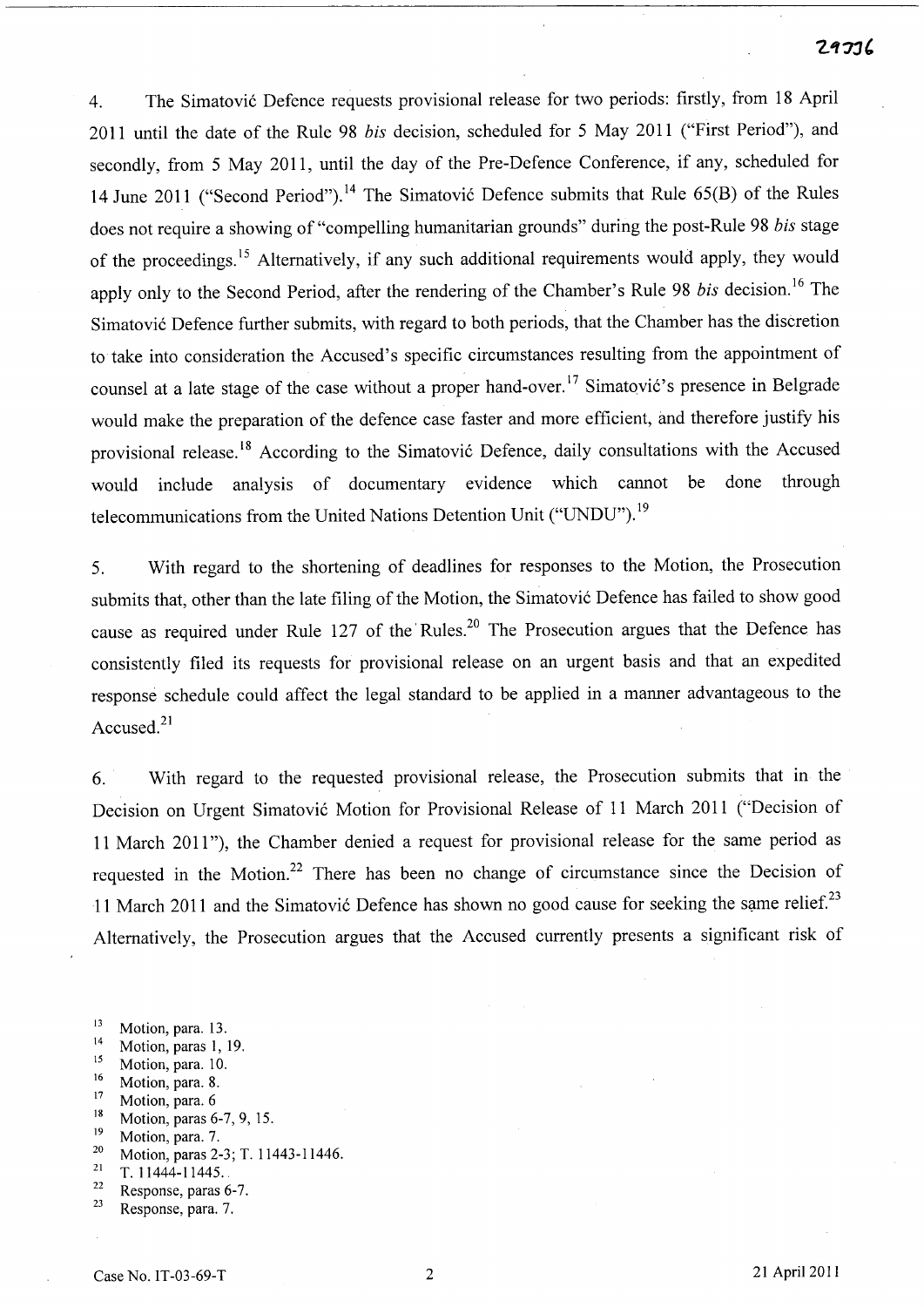flight.<sup>24</sup> The Prosecution submits that it has adduced a substantial amount of evidence against the Accused and made its Rule 98 *bis* submissions, as a result of which the Accused's incentive not to return has increased. <sup>25</sup>

7. The Prosecution further submits that, pursuant to the Decision of 11 March 2011, the post-Rule 98 *bis* standard applies to the present request for provisional release.<sup>26</sup> The Prosecution argues that the circumstances advanced by the Simatović Defence do not amount to compelling humanitarian grounds justifying provisional release post-Rule 98 *bis* phase. 27 The Prosecution points out that the change of counsel occurred over a year and a half ago; that shortly thereafter the Prosecution re-disclosed to present counsel the materials it had disclosed to previous counsel; that the case. has a reduced sitting schedule; and that the Chamber has introduced measures to accommodate the appointment of new counsel, including additional adjournments and the reorganization of the Prosecution's witness order.<sup>28</sup> The Prosecution argues that the Accused can provide necessary assistance and communicate with counsel by telephone and video-conference from the UNDU.<sup>29</sup>

# III. APPLICABLE LAW

8. The Chamber recalls and refers to the applicable law governing provisional release and provisional release procedures, as set out in its previous decisions, including with regard to the post-Rule 98 *bis* stage of the proceedings.3o

# IV. DISCUSSION

9. With regard to the shortening of deadlines for responses to the Motion, the Chamber considers that applying the standard time limit of 14 days following the filing of the Motion would render moot part of the requested relief. This urgency stems from the relatively late filing of the Motion, which the Chamber understands to have resulted from the Simatović Defence's tasks in preparing and presenting Rule 98 *bis* submissions. Nevertheless, the Chamber urges the Defence to

<sup>&</sup>lt;sup>24</sup> Response, paras 7, 14-15.<br><sup>25</sup> Pesponse, paras  $14-16$ .

Response, paras 14-16.

<sup>26</sup> Response, para. 12.

 $27$  Response, paras 19-25.

<sup>28</sup> Response, para. 21.

 $29$  Response, para. 24.

<sup>&</sup>lt;sup>30</sup> See Decision on Simatović Defence Motion Requesting Provisional Release During the Winter Court Recess, 10 December 2010 ("Decision of 10 December 2010"), para. 4; Decision on Urgent Stanišić Defence Motion for Provisional Release, 31 March 2010, paras 19-21; Decision on Simatovi6 Defence Motion Requesting Provisional Release during the Winter Court Recess, 15 December 2009, paras 11-12; Decision on Simatović Defence Motion Requesting Provisional Release, 15 October 2009, paras 10-12.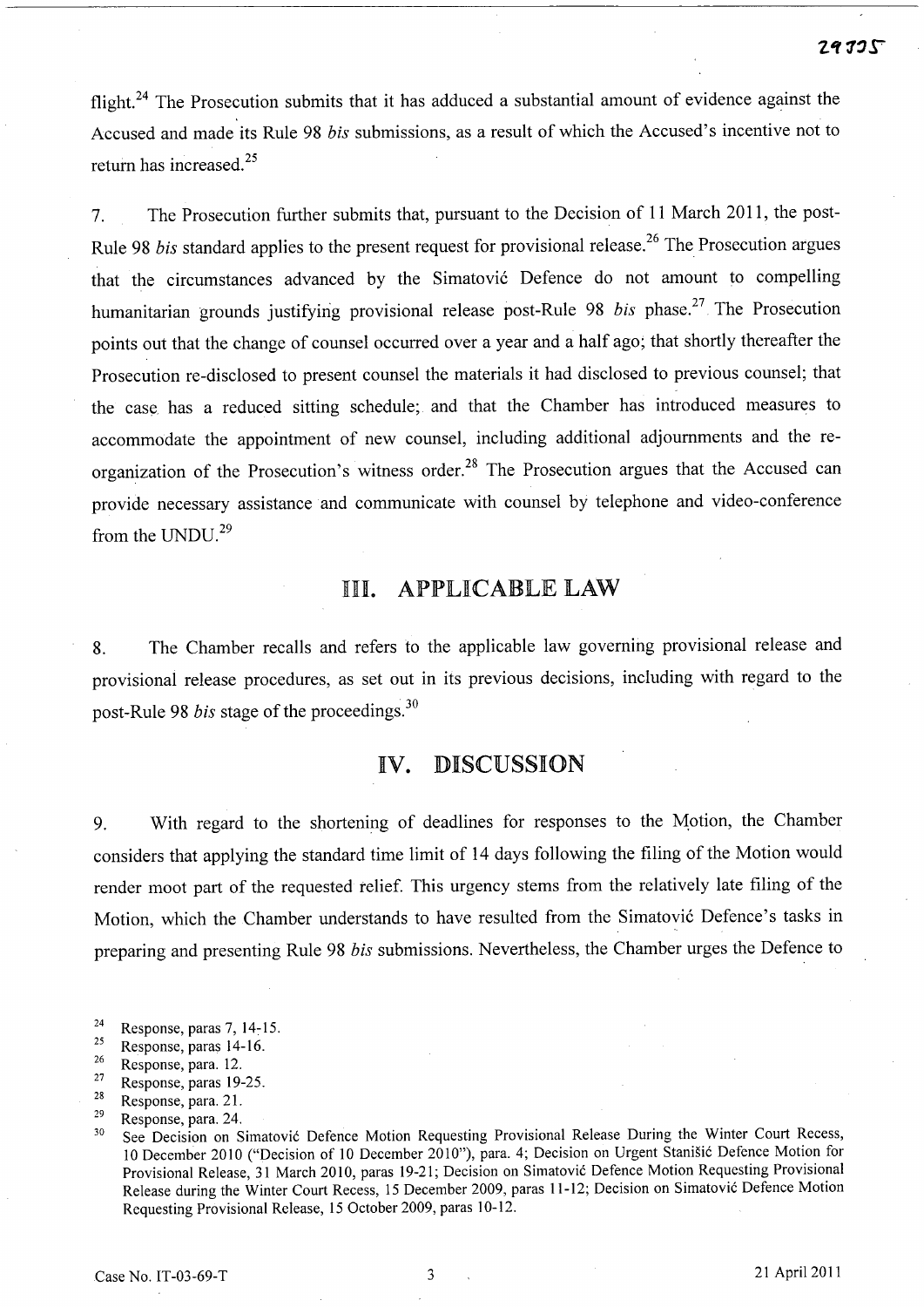keep in mind the 14-day response time of Rule 126 *bis* of the Rules when filing future requests for provisional release, if any.

10. With regard to the requested provisional release, the Chamber recalls the discussion in its Decision of 11 March 2011 in respect of whether the Accused  $-$  if provisionally released  $-$  would return for trial.<sup>31</sup> The Chamber further considers the advanced stage of the proceedings. The Chamber also considers the Serbian Guarantees and the lack of evidence that the Accused would act in a manner contrary to his co-operation with the Tribunal to date. Based on the information before it, the Chamber is satisfied that there has not been a change of circumstances that would warrant a different conclusion.

11. As to whether the Accused, if released, would pose a danger to any victim, witness, or other person, the Chamber recalls its analysis in its decision of 22 July 2010.<sup>32</sup> The Chamber has not received information indicating a change of circumstances since then and therefore remains satisfied that the Accused, if provisionally released, would not pose a danger to any victim, witness, or other person.

12. With regard to the First Period, the Chamber recalls that in its Decision of 11 March 2011, it estimated that the time between the Rule 98 *bis* hearing and the Chamber's 98 *bis* decision would be short.<sup>33</sup> The Chamber further recalls that provisional release would be beneficial for the preparation of the Defence case.<sup>34</sup> However, the Accused's assistance to counsel in Belgrade, rather than from the UNDU, is not essential.<sup>35</sup> If released, the Accused would have to return to the UNDU by 3 May 2011, in order to be presentin Court for the Rule 98 *bis* decision, scheduled for 5 May 2011. As a result, the First Period consists of a short period of time, namely from the first practicable day of departure after the filing of this decision until 3 May 2011. Moreover, the Accused was recently granted almost three weeks of provisional release to Belgrade, namely from 15 March to 4 April 2011. Under these circumstances, the Chamber is not inclined to exercise its discretion in favor of granting provisional release for the First Period.

13. With regard to the Second Period, the Chamber considers that in the 23 February 2011 Motion, the Simatović Defence requested provisional release for the same period.<sup>36</sup> In its Decision of 11 March 2011, the Chamber denied this request, as the Simatovic Defence had not presented

 $31$  Decision of 11 March 2011, para. 14.<br> $32$  Decision on Simatović Defence Motion

<sup>32</sup> Decision on Simatovic Defence Motion Requesting Provisional Release During the Summer Court Recess, paras 6- 7, see also Decision of 11. March 2011, para. 15; Decision of 10 December 2010, para. 6.

Decision of 11 March 2011, para. 13.

 $3^3$  Decision of 11 March 2011, paras 16, 19.

Ibid.

<sup>36 23</sup> February 2011 Motion, paras 1, 17-18.